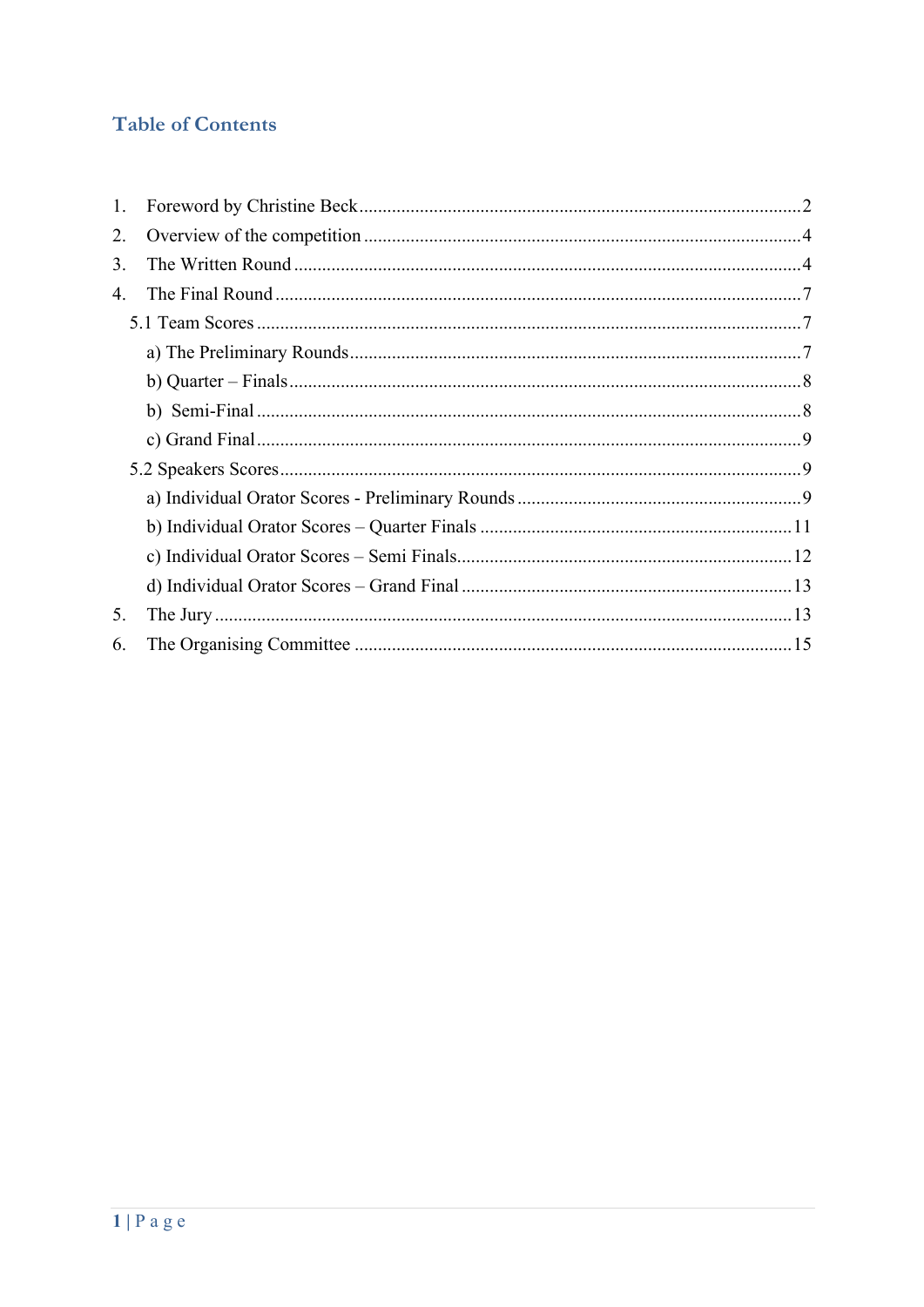### **1. Foreword by Christine Beck**

*Vice President for Moot Court Competitions ELSA International 2016/2017*

#### Dear Reader,

The International Board of ELSA for the 2016/2017 term hereby presents to you the Final Report concluding the 5<sup>th</sup> edition of the European Human Rights Moot Court Competition.

The European Human Rights Moot Court Competition works as a unique contribution to university curricula in helping students understand the principles and implementation of Human Rights. Through the European Human Rights Moot Court Competition ELSA wishes to answer to the need for an English language moot court competition on Human Rights voiced by students across Europe. We wish to enable law students to deepen their understanding of law and practice their skills outside of the lecture halls of their universities and in an international environment. Participation in a competition such as the Human Rights Moot Court will help them build a professional profile already during their studies and prove their skills immediately upon entering professional life. The trend concerning the functioning of the European Human Rights system is to increase the role of national courts in these matters and to reduce the case burden of the European Court of Human Rights. As a consequence, Council of Europe member states will need lawyers with a strong command of the European Convention on Human Rights and its implementation on national level. The European Human Rights Moot Court Competition is a project with a significant impact on the way future lawyers understand and apply the European Convention on Human Rights.

I could not imagine a more rewarding moment for the head of the organization of this Competition than standing in the middle of the Salle d'Audience while addressing Judges, Ambassadors, Lawyers and other distinguished guests, and most importantly students from 13 different countries that participated in the Competition. We could observe their development from the first day of the Preliminary Rounds until their Grand Final performances. You can see with your own eyes the impact that the Competition has in real life, how we are accomplishing all our goals and providing them with a platform to future develop their legal and practical skills in an international environment. In the Competition, we always have a winner. However, it is not about winning, it is about being brave enough to compete. Therefore, I would like to once again congratulate all the teams for being so brave and dedicated – you are all winners!

The 5<sup>th</sup> edition of the European Human Rights Moot Court Competition gave us a number of over 90 teams registered for the Competition, from 30 different countries, from which the best students arrived in February to the home of Human Rights, Strasbourg, to participate in the Final Round. The Competitions Final took place from the  $12<sup>th</sup>$  until the  $16<sup>th</sup>$  of February 2017, with more than 75 participants in total from 13 different countries. We are very grateful towards all 30 of the Competition's Judges, who shared their experience and challenged the teams in order for students to reach and cross their limitations. We were honoured for having with us members from the European Court of Human Rights, alongside members of EHRA, lawyers from the Court, Council of Europe and representatives of the Permanent Representations to the Council of Europe.

The Council of Europe has been from the beginning the biggest partner and supporter of the Competition. We are very honoured and proud of our strong partnership. We would like to especially thank Ms Barbara Orkwiszewska and Ms Sophie Lobey for an incredible amount of help, assistance and guidance throughout the whole  $5<sup>th</sup>$  edition of the Competition.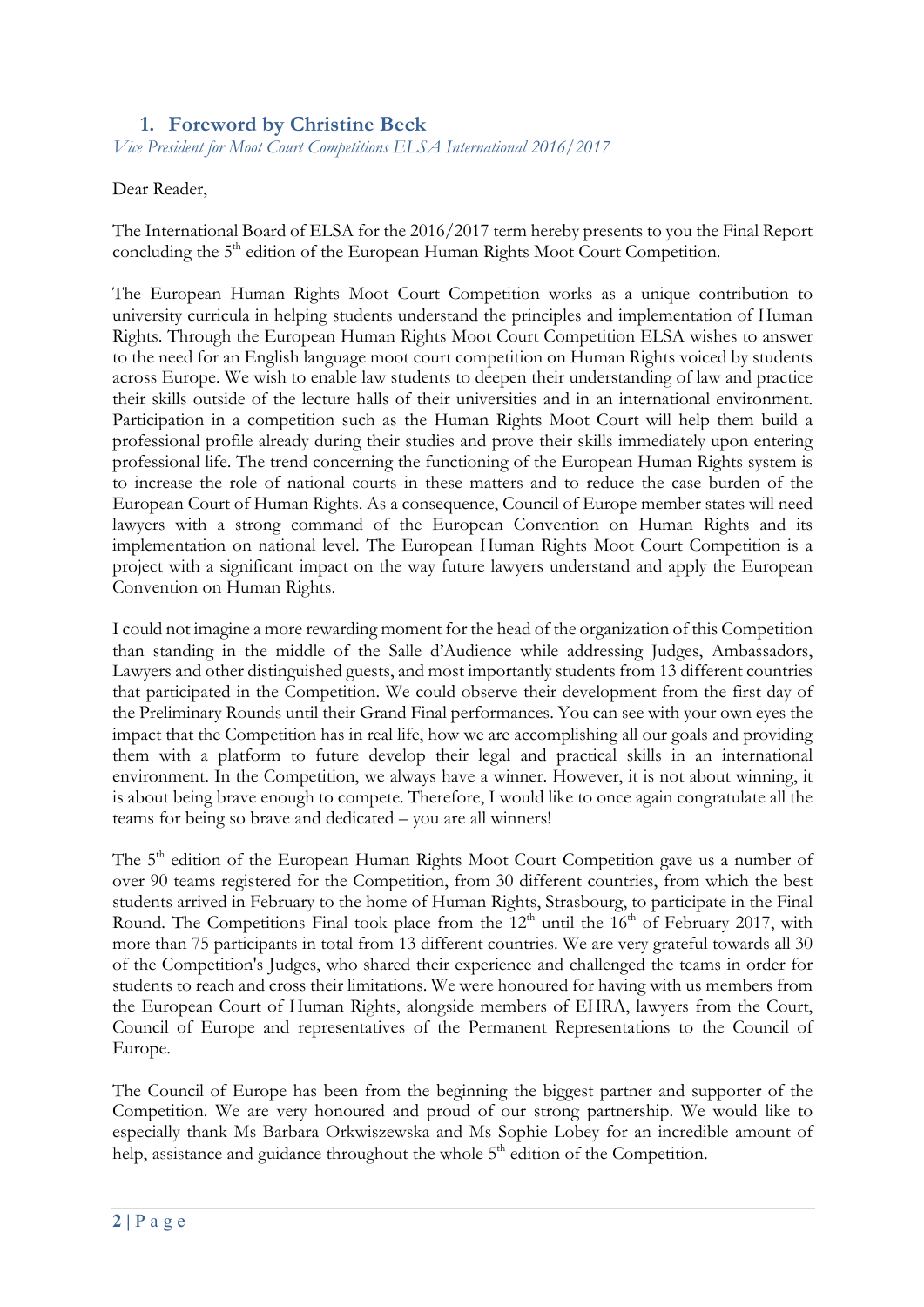The European Human Rights Moot Court Competition cannot take place without our sponsors, and we would therefore like to express our gratitude towards the Cypriote, English and the Turkish Permanent Representations of the Council of Europe. I would also like to thank the European Human Rights Association, who not only provided us with this editions' case and the major part of the Jury, but also with help and guidance throughout the preparation process.

Lastly, I would like to thank my outstanding Director Nihat M. Cingöz and my Assistant Mark O'Reilly for their very hard work and dedication, the most supportive Board of mine and also representatives of ELSA Strasbourg – all in all, the whole Organizing Committee. I could not handle the organization of the Competition without you. I appreciate all the immense efforts that you made during the Final Round in Strasbourg. Thank you for making this Competition another success.

It was an honour to fully work for one year on the organization of the 5th edition of the European Human Rights Moot Court Competition. I would like to thank once again everyone involved in the Competition and all the teams participating in it. It was a pleasure together with all of you to strengthen the understanding in Human Rights and to educate young lawyers in this particular field of law. Thank all of you for being a part of this journey.

Warm wishes,

**Christine Beck** Vice President for Moot Court Competitions ELSA International 2016/2017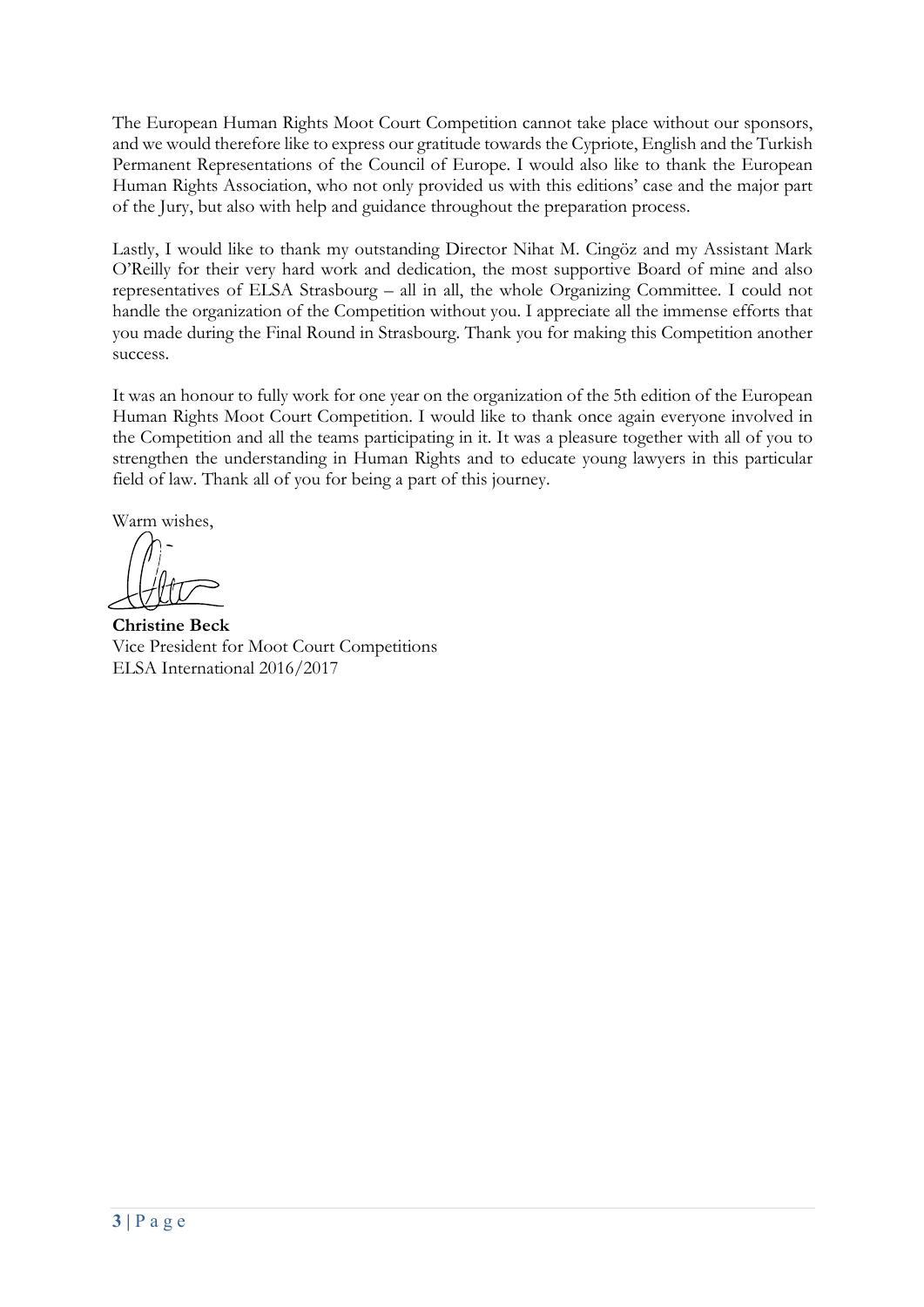### **2. Overview of the competition**

The fifth edition of the European Human Rights Moot Court was launched on the  $4<sup>th</sup>$  of August 2016. The Case was written by Slavica Curic and Zuzana Kovalova from the European Human Rights Association. Though being a fictitious case, the core of the case was based on real cases happening all over the world. The clarification questions from the teams regarding the case were sent in and published during October, and the team registration was open until the  $6<sup>th</sup>$  of November 2016. The competition is twofold – firstly, there is a Europe-wide written phase in which the teams send in Written Submissions for the Applicant and the Respondent. The Final Round is the last stage of the Competition, where the best twenty teams selected through the written part compete against each other.

The Final Round of the  $5<sup>th</sup>$  EHRMCC took place between the  $12<sup>th</sup>$  to the  $16<sup>th</sup>$  of February 2017. The Final Oral Round commenced with an Opening Ceremony at the residence of the Ambassador of the Permanent Representation of the United Kingdom to the Council of Europe in Strasbourg. All pleadings took place at the Council of Europe and the European Court of Human Rights venues. The Competition is a unique opportunity for students to gain practical experience comparable to real pleading in front of the European Court of Human Rights, while they are presenting their arguments for both sides of the case in front of the best human rights experts. Since, one of the selected teams did not arrive on time for the Final Oral Round, 20 teams were competing with each other in  $5<sup>th</sup>$  edition Finals. The quarterfinalists were announced during the Reception generously hosted by the City of Strasbourg in a breath-taking venue of Hotel de Ville. The Grand Final between 2 teams took place in the Salle d'Audience, the biggest court room in the European Court of Human Rights building. The winners were announced by Judge Serghides the Chairman of the EHRMCC Jury, and awarded prizes together with the Deputy Secretary General of the Council of Europe, Gabriella Battaini-Dragoni. An Award Reception was hosted by the Cypriote Permanent Representation to conclude the Final Round.

The case and all other important documents of the fifth edition can be found and downloaded on the new website www.ehrmcc.elsa.org.

## **3. The Written Round**

In order to qualify for the Final Oral Round in Strasbourg held at the European Court of Human Rights, the teams dispatched their Written Submissions both for the Applicant and the Respondent.

The Jury, consisting of Human Rights experts from all over Europe, was assessing Written Submissions from November to December in order to select the 20 best teams, that were announced on January. Each Written Submission has been scored by two different Judges. Out of over 90 teams which completed the registration procedure, 68 sent their Written Submissions.

The Announcement of Finalists took place in January 2017.

The following table indicates the scores and the ranking of each team.

The Overall Score is calculated as follows: (Average Scores Applicant Written Submission + Average Scores Respondent Written Submission – Penalty Points) divided by 2.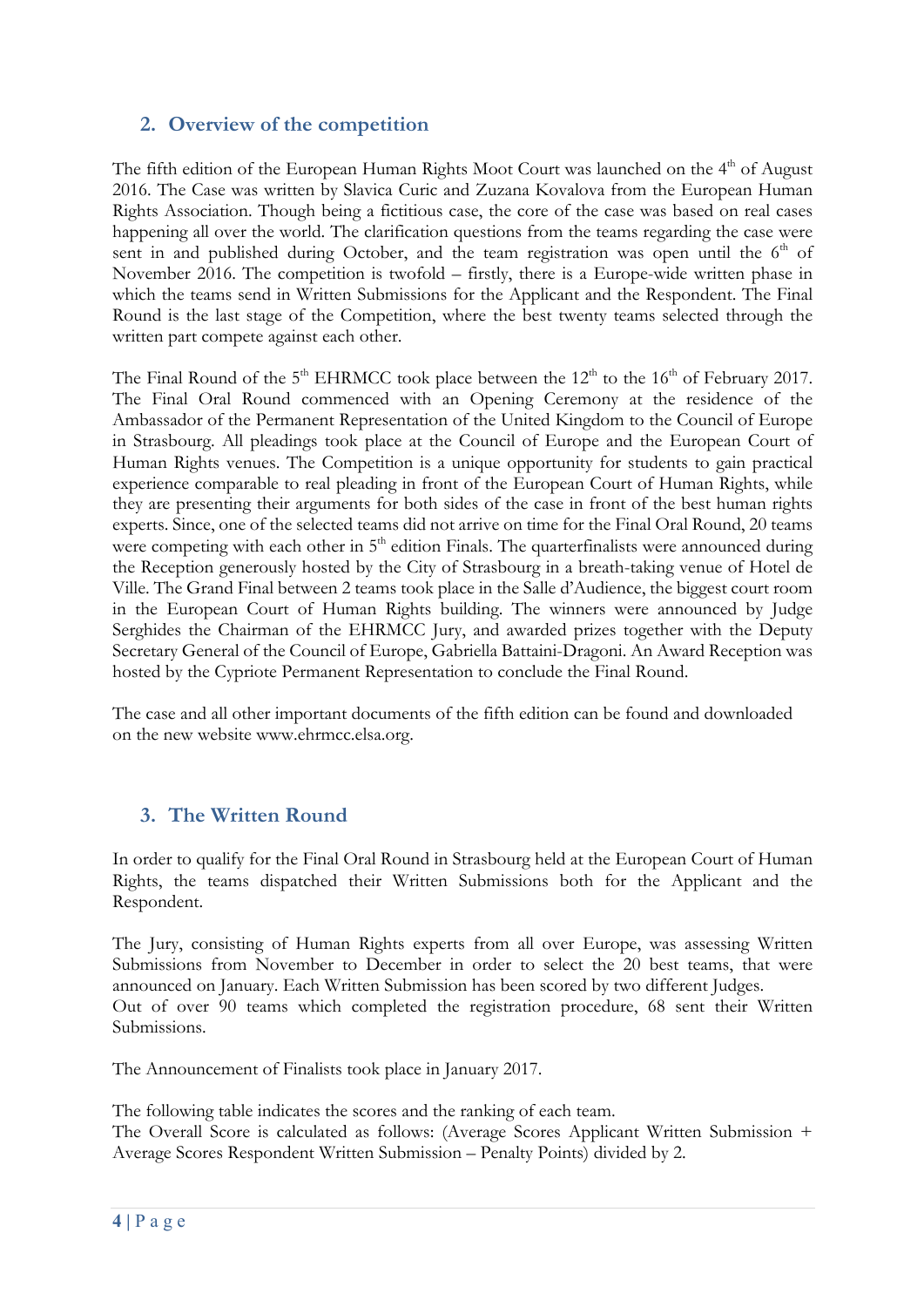| Team No. | <b>Average Applicant</b> | <b>Average Respondent</b> | <b>Total</b> |
|----------|--------------------------|---------------------------|--------------|
| 1        | 16.625                   | 28.5                      | 20.08333333  |
| 3        | 23.625                   | 28.625                    | 25.625       |
| 4        | 28.25                    | 27.375                    | 27.8125      |
| 7        | 29.5                     | 28                        | 28.25        |
| 8        | 19.5                     | 25.375                    | 23.25        |
| 10       | 26                       | 28.5                      | 26.75        |
| 12       | 23                       | 10.25                     | 13           |
| 13       | 14.375                   | 14                        | 14.1875      |
| 14       | 24                       | 12.75                     | 20.08333333  |
| 15       | 33.375                   | 20.625                    | 26           |
| 16       | 6                        | 6.5                       | 5.75         |
| 17       | 24.625                   | 18.875                    | 21.5         |
| 18       | 5.5                      | 18                        | 11           |
| 19       | 33.375                   | 31.625                    | 31.75        |
| 20       | 28.5                     | 35.75                     | 32.83333333  |
| 21       | 23                       | 8.5                       | 14.75        |
| 22       | 33.5                     | 29.875                    | 30.58333333  |
| 23       | 18.75                    | 32.75                     | 25.75        |
| 24       | 32.5                     | 26.5                      | 29.66666667  |
| 25       | 32.125                   | 37                        | 34.5625      |
| 26       | 11.75                    | 17.75                     | 13.5         |
| 27       | 25.375                   | 30.375                    | 27.875       |
| 28       | 28                       | 26.5                      | 25.5         |
| 29       | 10.5                     | 5.25                      | 7.125        |
| 30       | 39.125                   | 36.75                     | 37.9375      |
| 31       | 28.125                   | 37.75                     | 32.9375      |
| 32       | 33.125                   | 31.75                     | 32.66666667  |
| 33       | 23.375                   | 19.5                      | 21.4375      |
| 34       | 26.625                   | 17.5                      | 22.0625      |
| 35       | 26.25                    | 31.625                    | 28.9375      |
| 37       | 32                       | 37                        | 34.5         |
| 38       | 35.125                   | 28.75                     | 31.9375      |
| 39       | 22.5                     | 33.375                    | 27.1875      |
| 40       | 21.5                     | 31.75                     | 26.125       |
| 41       | 26                       | 24.875                    | 25.08333333  |
| 42       | 21.125                   | 28.625                    | 24.375       |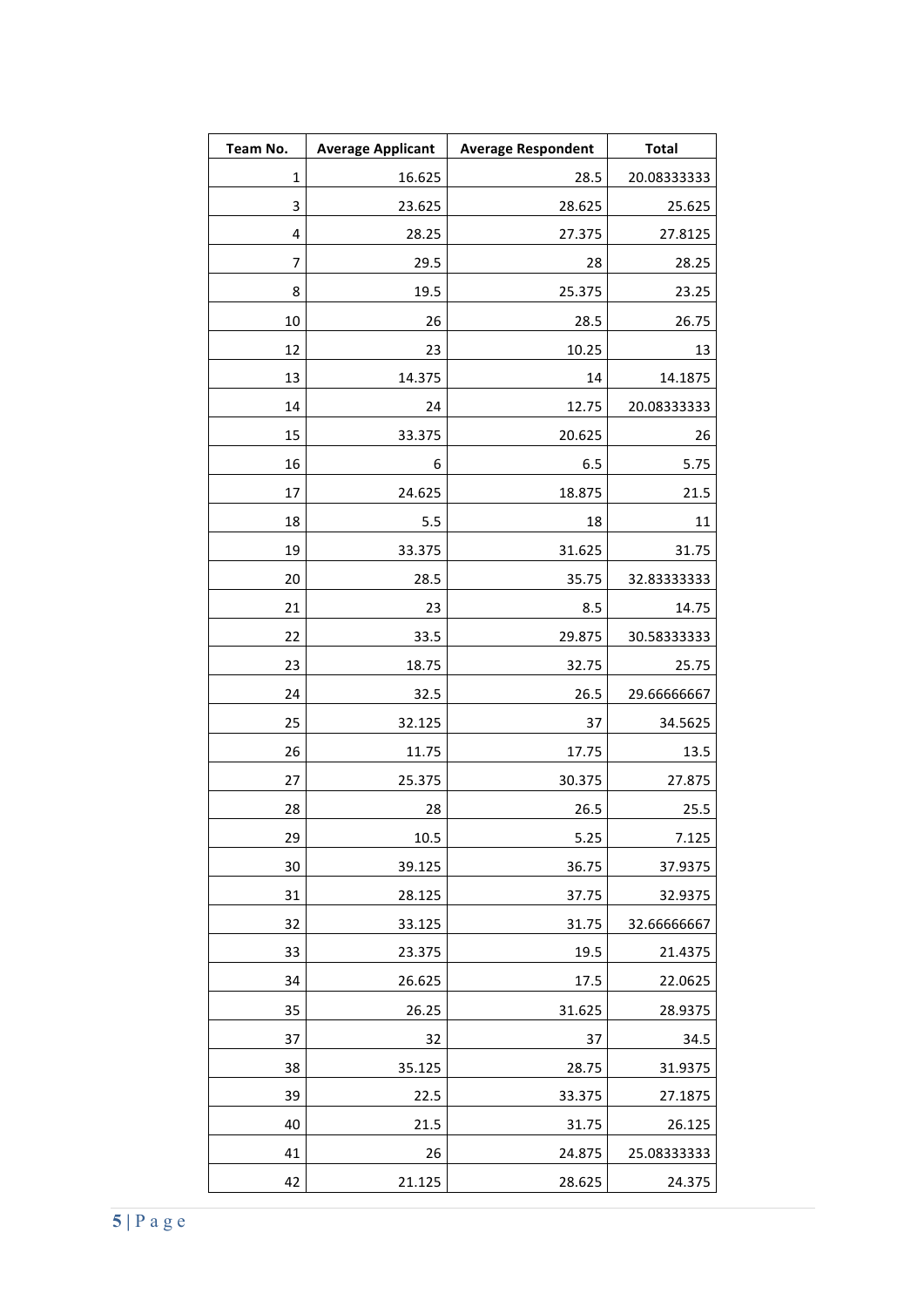| 43 | 24.875 | 34.5   | 28.08333333 |
|----|--------|--------|-------------|
| 44 | 38.5   | 23.375 | 27.58333333 |
| 45 | 20.875 | 29.75  | 23.66666667 |
| 46 | 22     | 34.5   | 25.5        |
| 47 | 24.375 | 29.25  | 25.16666667 |
| 48 | 31.25  | 30.75  | 31          |
| 49 | 18.375 | 9.375  | 11.875      |
| 50 | 11.625 | 13.875 | 11.5        |
| 53 | 31     | 19.75  | 27.25       |
| 54 | 30.125 | 33.125 | 30.375      |
| 55 | 11     | 4.25   | 4.833333333 |
| 56 | 18.375 | 23.25  | 20.3125     |
| 57 | 19.5   | 20.5   | 20          |
| 58 | 21     | 22.75  | 21.875      |
| 59 | 26.875 | 18.25  | 22.5625     |
| 61 | 9.5    | 13.5   | 10.25       |
| 62 | 18.5   | 19.75  | 18.41666667 |
| 63 | 30.125 | 28.5   | 29.08333333 |
| 65 | 33.75  | 25.5   | 27.41666667 |
| 66 | 30.5   | 30.25  | 28.33333333 |
| 71 | 25.625 | 28.5   | 26.8125     |
| 72 | 23.75  | 27.125 | 24.9375     |
| 73 | 28.125 | 22.5   | 24.3125     |
| 77 | 30.375 | 20     | 24.1875     |
| 78 | 23.5   | 25     | 24.25       |
| 80 | 33.5   | 27.375 | 29.4375     |
| 81 | 25.25  | 24.625 | 24.1875     |
| 83 | 35.625 | 25.25  | 29.6875     |
| 84 | 12.5   | 13     | 12.33333333 |
| 85 | 9.5    | 24.125 | 17.58333333 |
| 87 | 34.25  | 27.75  | 31.58333333 |
| 91 | 19.25  | 11.75  | 12.91666667 |

- **Best Written Submissions: Applicant** National University of "Kyiv-Mohyla Academy", Ukraine
- **Best Written submission: Respondent**  Sofia University, Bulgaria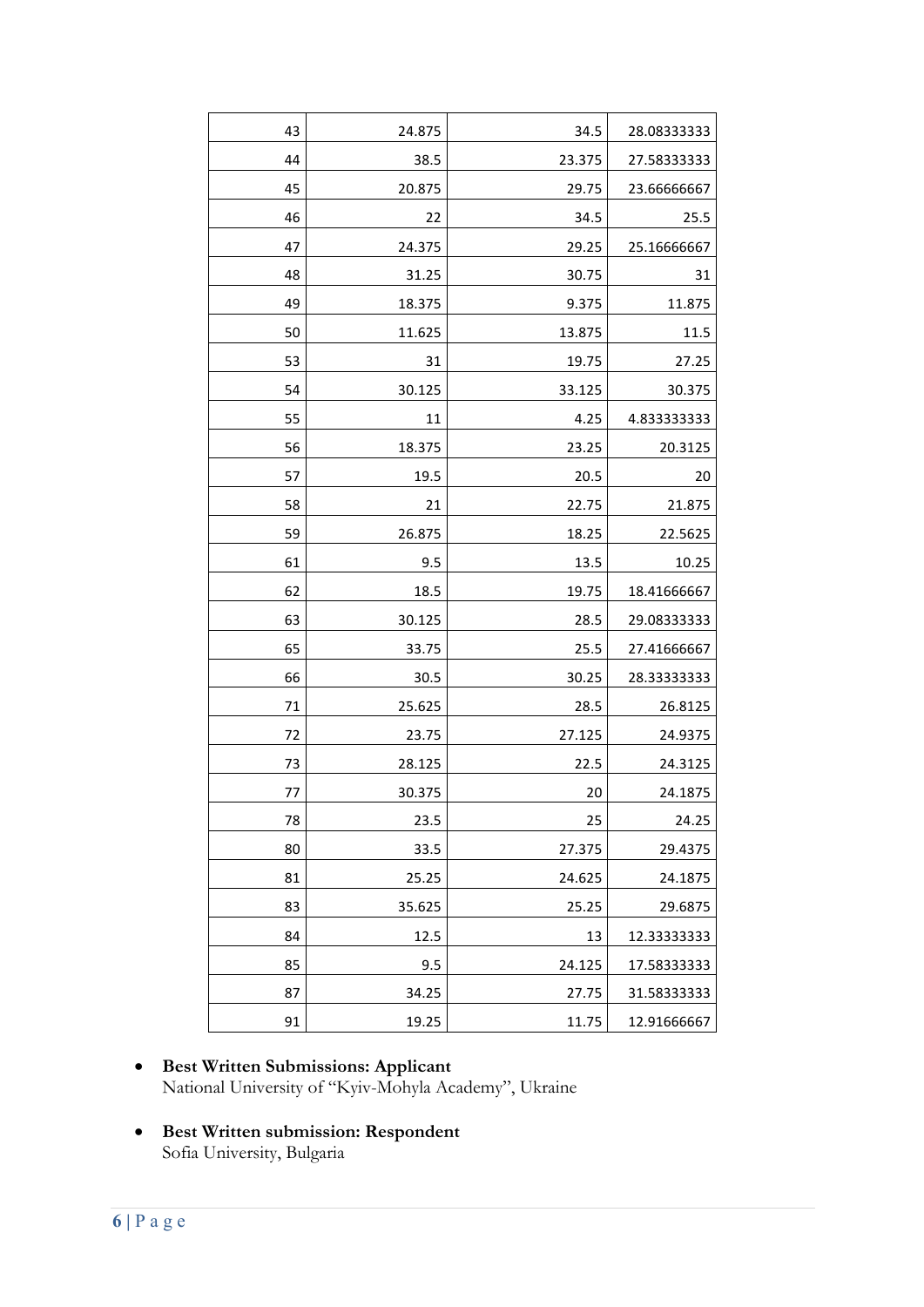## **4. The Final Round**

The best 20 teams chosen out of over 90 registered teams had the unique opportunity to take part in the Final Round which took place at the Council of Europe and at European Court of Human Rights from the  $12<sup>th</sup>$  to the 16<sup>th</sup> of February 2017 in Strasbourg, France.

On the  $13<sup>th</sup>$  and  $14<sup>th</sup>$  of February the teams pleaded both as Applicant and as Respondent in front of a Jury composed by three members. On the  $15<sup>th</sup>$  the Quarter-Finals took place.

In the morning of the 16<sup>th</sup> the four best teams pleaded in the Semi-Finals in front of a Jury of five members. The two chosen Finalists were National University of "Kyiv-Mohyla Academy" and Sofia University, who competed in the Hearing Room of the European Court of Human Rights in front of the Jury, consisting of nine Judges.

During the Award Ceremony, the Winner, Runner-up, Best Orator and Best Written Submission were awarded by the prizes by the Deputy Secretary General of the Council of Europe, Gabriella Battaini-Dragoni, and Judge Serghides of the European Court of Human Rights.

### **5.1 Team Scores**

#### **a) The Preliminary Rounds**

In each Oral Pleading, three Judges assessed the teams basing on four individual criteria:

- **1. COMMAND OF THE ISSUES:** Recognition, displaying, weighing and proper analysis of legal issues.
- **2. ARGUMENTATION:** Logic, reasoning, persuasiveness of arguments; Ability to analogise with legal or general scenarios; Rebuttal/Sur-rebuttal is correctly utilised.
- **3. LEGAL ANALYSIS:** Identification, knowledge, understanding, analysis of the applicable treaties/law and jurisprudence.
- **4. STYLE:** Organisation and structure of arguments; Response to Panellist questions; Eloquence and clarity of presentation; Teamwork, time management.

In the Preliminary Rounds teams were ranked according to the total score of their OP (90 %) and their WS  $(10 \%)$ 

| <b>Team</b> | 1, judge 1 | 1, judge 2 | 1, judge 3 | 2, judge 1 | 2, judge 2 | 2, judge 3 | <b>Total</b> |
|-------------|------------|------------|------------|------------|------------|------------|--------------|
| 7           | 19         | 19         | 18.5       | 25         | 22         | 25         | 128.5        |
| 19          | 18.25      | 19.25      | 20.75      | 35         | 27.75      | 25.25      | 146.25       |
| 20          | 20.5       | 16.75      | 22.25      | 36         | 29.5       | 32         | 157          |
| 22          | 16.75      | 25.75      | 31.25      | 24.75      | 22.75      | 30.75      | 152          |
| 24          | 22.75      | 34         | 30.5       | 20         | 20.75      | 13.75      | 141.75       |
| 25          | 23         | 24         | 22.75      | 28         | 25         | 25.25      | 148          |
| 30          | 32.75      | 32         | 33.75      | 35         | 31.75      | 34.25      | 199.5        |
| 31          | 25.75      | 26         | 26.5       | 36         | 34.5       | 30         | 178.75       |
| 32          | 22.5       | 22.25      | 20.25      | 21         | 29         | 20         | 135          |
| 35          | 28         | 31         | 29.5       | 26         | 25         | 27         | 166.5        |
| 37          | 23         | 17.5       | 17         | 25         | 31         | 21.5       | 135          |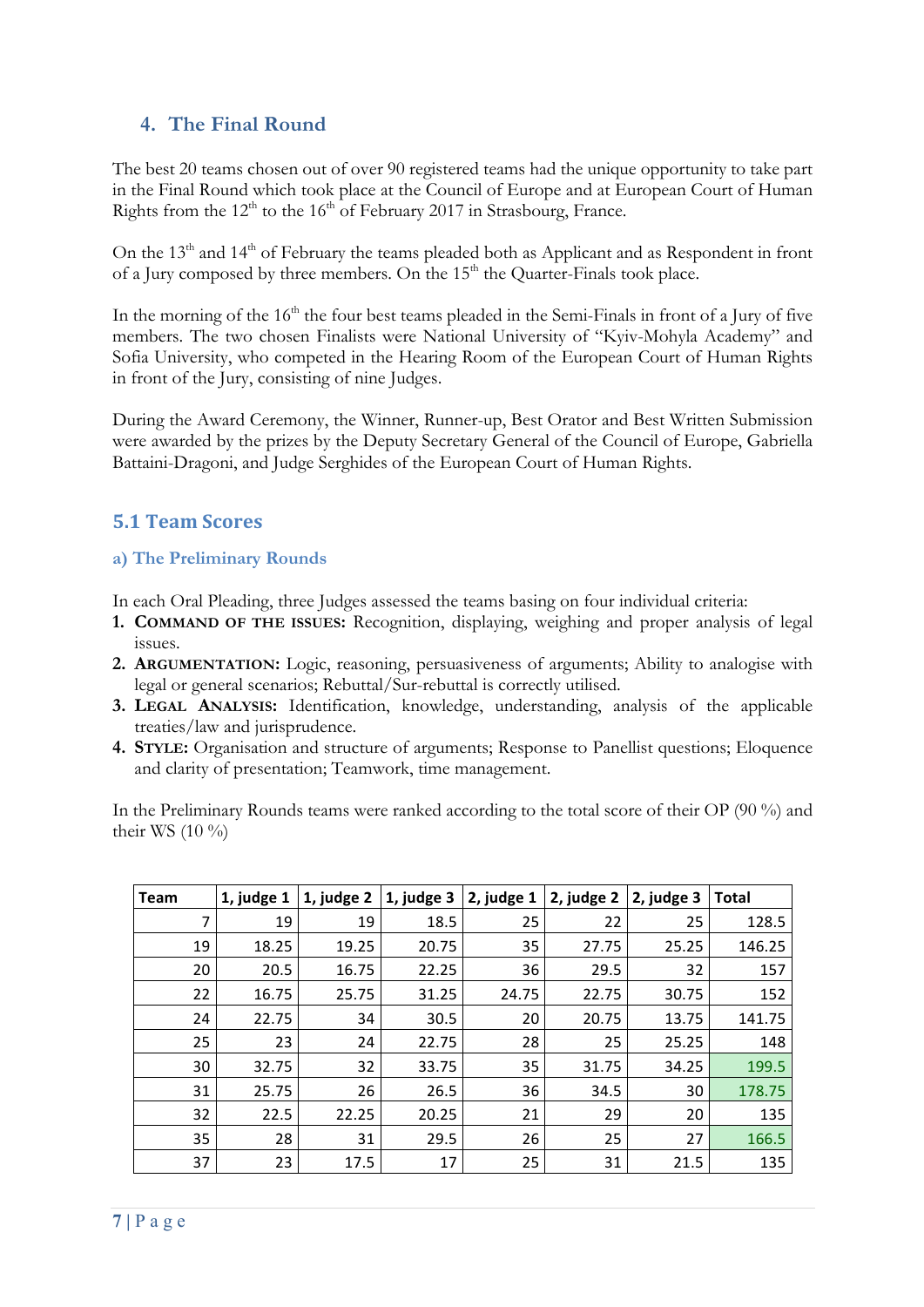| 38 | 30.25 | 23.5  | 26.25 | 29.75 | 27.5  | 30.5  | 167.75 |
|----|-------|-------|-------|-------|-------|-------|--------|
| 43 | 25.5  | 28    | 24.75 | 27    | 26    | 29    | 160.25 |
| 48 | 17    | 16.5  | 17.25 | 30.25 | 22.5  | 28.25 | 131.75 |
| 54 | 22    | 30    | 24    | 27.5  | 25    | 36    | 164.5  |
| 63 | 28.25 | 39.25 | 38    | 28.5  | 31    | 28    | 193    |
| 66 | 33    | 33.5  | 28.5  | 25    | 18.25 | 24.5  | 162.75 |
| 80 | 25.25 | 26.75 | 24.75 | 11    | 16    | 1.75  | 105.5  |
| 83 | 26.5  | 26    | 19    | 34    | 30.75 | 39.5  | 175.75 |
| 87 | 34.5  | 34    | 37.5  | 31    | 32    | 31    | 200    |

### **b) Quarter – Finals**

|                        | <b>Quarter Final 1</b> |                        |         |              |  |  |  |  |  |  |  |
|------------------------|------------------------|------------------------|---------|--------------|--|--|--|--|--|--|--|
| Team                   | Judge 1                | Judge 2                | Judge 3 | <b>Total</b> |  |  |  |  |  |  |  |
| 87                     | 31.5                   | 33.5                   | 38.75   | 103.75       |  |  |  |  |  |  |  |
| 54                     | 37.25                  | 29.5                   | 32      | 98.75        |  |  |  |  |  |  |  |
| <b>Quarter Final 2</b> |                        |                        |         |              |  |  |  |  |  |  |  |
| <b>Team</b>            | Judge 1                | Judge 2                | Judge 3 | <b>Total</b> |  |  |  |  |  |  |  |
| 30                     | 35.5                   | 35                     | 33      | 103.5        |  |  |  |  |  |  |  |
| 35                     | 32                     | 31                     | 33      | 96           |  |  |  |  |  |  |  |
|                        |                        | <b>Quarter Final 3</b> |         |              |  |  |  |  |  |  |  |
| Team                   | Judge 1                | Judge 2                | Judge 3 | Total        |  |  |  |  |  |  |  |
| 63                     | 33                     | 30.5                   | 25.25   | 88.75        |  |  |  |  |  |  |  |
| 38                     | 35.25                  | 33.5                   | 36.5    | 105.25       |  |  |  |  |  |  |  |
|                        |                        | <b>Quarter Final 4</b> |         |              |  |  |  |  |  |  |  |
| Team                   | Judge 1                | Judge 2                | Judge 3 | Total        |  |  |  |  |  |  |  |
| 31                     | 36.75                  | 32.75                  | 32.25   | 101.75       |  |  |  |  |  |  |  |
| 83                     | 34.5                   | 24.75                  | 29.75   | 89           |  |  |  |  |  |  |  |

# **b) Semi-Final**

| Semi final 1           |         |         |              |         |         |              |  |  |  |  |  |
|------------------------|---------|---------|--------------|---------|---------|--------------|--|--|--|--|--|
| <b>Team</b>            | Judge 1 | Judge 2 | Judge 3      | Judge 4 | Judge 5 | <b>Total</b> |  |  |  |  |  |
| 87                     | 40      | 34.25   | 33           | 35.5    | 31.25   | 174          |  |  |  |  |  |
| 31                     | 38.25   | 33.75   | 34.25        | 35      | 37.5    | 178.75       |  |  |  |  |  |
|                        |         |         |              |         |         |              |  |  |  |  |  |
|                        |         |         | Semi final 2 |         |         |              |  |  |  |  |  |
| Judge 1<br><b>Team</b> |         | Judge 2 | Judge 3      | Judge 4 | Judge 5 | <b>Total</b> |  |  |  |  |  |
| 30                     | 35      | 32.25   | 34           | 34      | 31      | 166.25       |  |  |  |  |  |
| 38                     | 28.5    | 19.5    | 21.25        | 26.25   | 24      | 119.5        |  |  |  |  |  |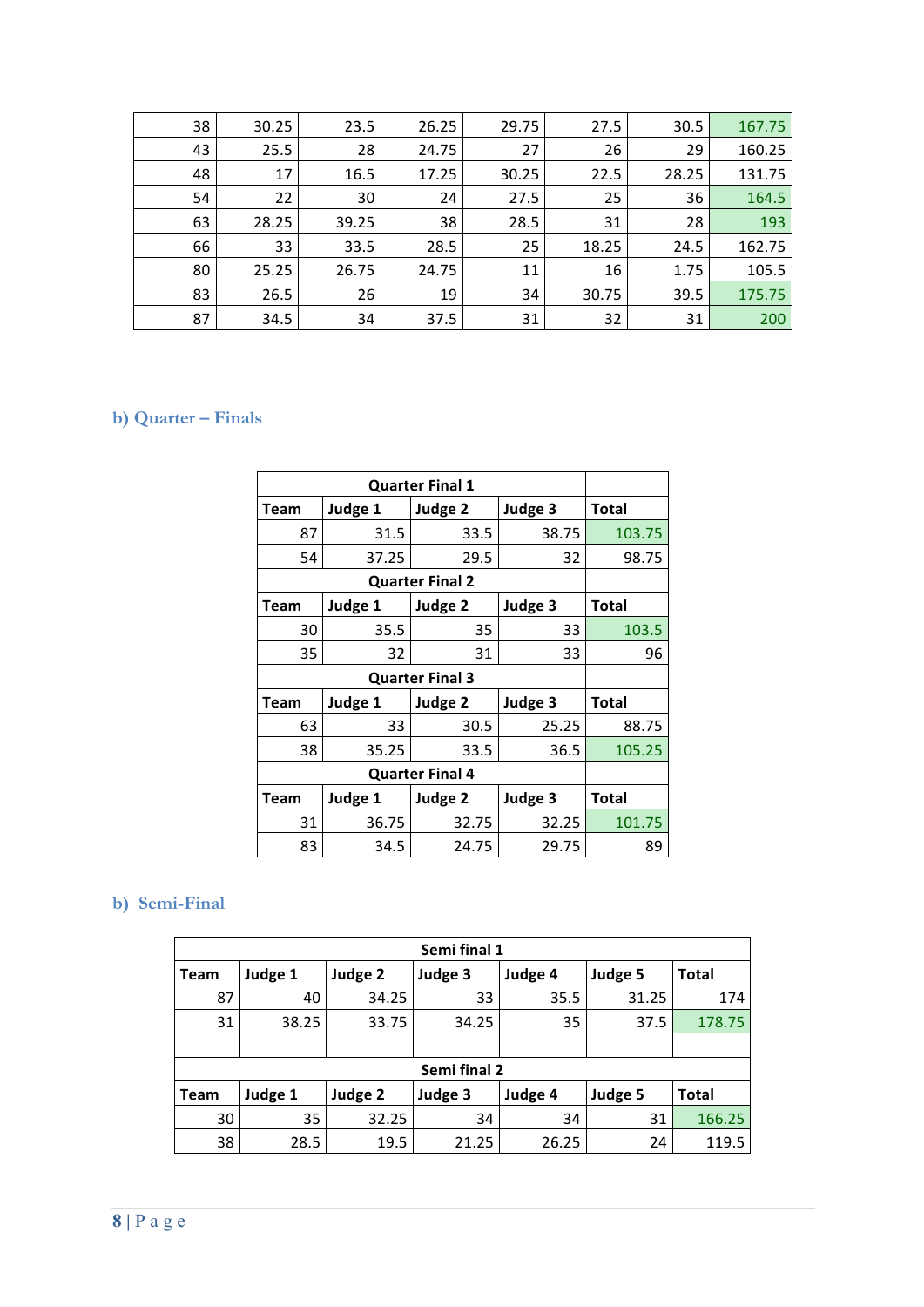#### **c) Grand Final**

|      | Final |       |                 |                 |       |                                                                                                        |      |       |    |          |  |  |
|------|-------|-------|-----------------|-----------------|-------|--------------------------------------------------------------------------------------------------------|------|-------|----|----------|--|--|
|      |       |       |                 |                 |       | Team   Judge 1   Judge 2   Judge 3   Judge 4   Judge 5   Judge 6   Judge 7   Judge 8   Judge 9   Total |      |       |    |          |  |  |
| 31   | 34.75 | 31.25 | 37.5            | 34 <sub>1</sub> | 37.25 | 36                                                                                                     | 35.  | 30.25 | 38 | 314      |  |  |
| 30 I | 35.5  | 38.5  | 38 <sup>1</sup> | 36              | 37.5  | 37                                                                                                     | 34.5 | 37.5  |    | 34 328.5 |  |  |

- **Winner:** Team 030, National University of "Kyiv-Mohyla Academy", Ukraine
- **Runner-up**: Team 031, Sofia University, Bulgaria

#### **5.2 Speakers Scores**

A minimum of two team members and a maximum of three team members presented their Oral Pleading. Each orator had to speak for at least seven (7) minutes during the main pleading.

#### **a) Individual Orator Scores - Preliminary Rounds**

|                          |                | <b>Preliminary round</b> |                            |         |                            |         |         |              |  |
|--------------------------|----------------|--------------------------|----------------------------|---------|----------------------------|---------|---------|--------------|--|
|                          |                |                          | <b>Preliminary round 1</b> |         | <b>Preliminary round 2</b> |         |         |              |  |
| <b>Name</b>              | <b>Team</b>    | Judge 1                  | Judge 2                    | Judge 3 | Judge 1                    | Judge 2 | Judge 3 | <b>Total</b> |  |
|                          | no.            |                          |                            |         |                            |         |         |              |  |
| Luca Delmenico           | $\overline{7}$ |                          |                            |         | 32                         | 24      | 28.25   | 84.25        |  |
| Patricia Frischkopf      | $\overline{7}$ | 20.25                    | 18.75                      | 17.75   |                            |         |         | 56.75        |  |
| <b>Tobias Müller</b>     | 7              | 19.5                     | 20                         | 18.5    |                            |         |         | 58           |  |
| Jessica Parisi           | 7              |                          |                            |         | 18                         | 19.75   | 22      | 59.75        |  |
| Andrea Marulli           | 19             | 18.25                    | 19                         | 20.75   |                            |         |         | 58           |  |
| d'Ascoli                 |                |                          |                            |         |                            |         |         |              |  |
| Lorenza Zagli            | 19             |                          |                            |         | 32                         | 26.75   | 24.75   | 83.5         |  |
| Marco Auciello           | 19             | 18.5                     | 19                         | 20.75   |                            |         |         | 58.25        |  |
| Claudia Cantone          | 19             |                          |                            |         | 34.25                      | 27.25   | 25      | 86.5         |  |
| <b>Ruth Billen</b>       | 20             |                          |                            |         | 36                         | 31      | 29      | 96           |  |
| Maria Glimos             | 20             |                          |                            |         | 35                         | 29      | 27      | 91           |  |
| Imke Steimann            | 20             | 20                       | 17.75                      | 21.5    |                            |         |         | 59.25        |  |
| Teresa Fachinger         | 20             | 21.25                    | 18.75                      | 22.75   |                            |         |         | 62.75        |  |
| Konstantinos             | 22             | 36.5                     | 30                         | 35      | 25.25                      | 21.25   | 24.25   | 172.25       |  |
| Kyriakopoulos            |                |                          |                            |         |                            |         |         |              |  |
| <b>Andreas Samartzis</b> | 22             | 10.5                     | 26.5                       | 25      | 29                         | 25      | 32      | 148          |  |
| Athanasia Zapantioti     | 22             |                          |                            |         | 20.75                      | 20.25   | 25      | 66           |  |
| Stefania Koletti         | 22             | 39                       | 28.5                       | 33.75   |                            |         |         | 101.25       |  |
| Lukas Cramer             | 24             | 14                       | 33.75                      | 29.5    | 18                         | 20      | 15      | 130.25       |  |
| Sandra Isenburg          | 24             | 14.25                    | 30.25                      | 35.5    |                            |         |         | 80           |  |
| Deniz Özkan              | 24             | 16.5                     | 33.5                       | 28.5    | 20                         | 20      | 12      | 130.5        |  |
| Anna-Lena Sümnick        | 24             |                          |                            |         | 19                         | 21.25   | 12      | 52.25        |  |

Individual results after Preliminary Rounds: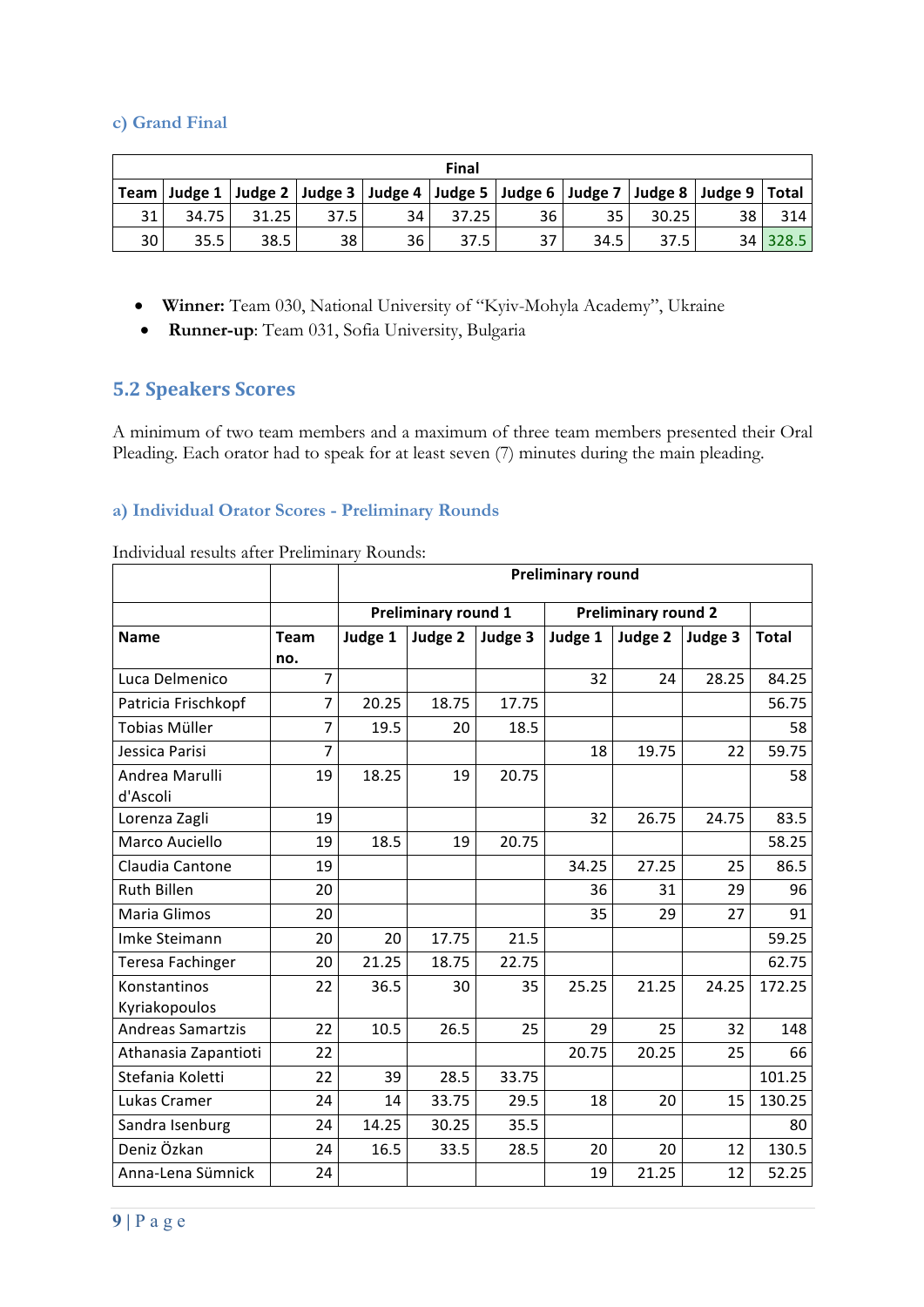| Vieri Biondi                | 25 | 25.5  | 24.75 | 22    | 33    | 22    | 26    | 153.25          |
|-----------------------------|----|-------|-------|-------|-------|-------|-------|-----------------|
| Martina Guarracino          | 25 |       |       |       |       |       |       | 0               |
| Livio Del Carlo             | 25 | 22.25 | 23.75 | 22.5  | 21    | 21    | 22    | 132.5           |
| Benedetta Ridarelli         | 25 | 13.5  | 20    | 22    | 25.75 | 21    | 24.5  | 126.75          |
| Oleh Dykyi                  | 30 | 32    | 31.5  | 33.75 |       |       |       | 97.25           |
| Andrii Vlaiko               | 30 |       |       |       | 35    | 31.75 | 35    | 101.75          |
| Mariia Novikova             | 30 |       |       |       | 35    | 31.75 | 33.75 | 100.5           |
| Sofiia Kostomarova          | 30 | 33.75 | 30    | 33.75 |       |       |       | 97.5            |
| Nikolina Mihaylova          | 31 |       |       |       | 39    | 35    | 30    | 104             |
| Radoslava                   | 31 | 28.5  | 30.5  | 23.75 |       |       |       | 82.75           |
| Makshutova                  |    |       |       |       |       |       |       |                 |
| Kristian Kalchev            | 31 | 24.25 | 24.75 | 29.25 | 32    | 34.5  | 30    | 174.75          |
| Kirill Zharinov             | 32 | 21.5  | 20.25 | 20.25 | 24    | 30    | 19    | 135             |
| Anastasia Petrovich         | 32 | 23.25 | 21.75 | 16.25 | 21.5  | 28    | 18    | 128.75          |
| Anastasia Lukyanova         | 32 | 20    | 20    | 20    | 18    | 25    | 18    | 121             |
| Melisa Savina               | 32 |       |       |       |       |       |       | 0               |
| Dominik Glavina             | 35 | 28.25 | 29.5  | 29.5  |       |       |       | 87.25           |
| Josip Salamunović           | 35 |       |       |       |       |       |       | $\Omega$        |
| Amar Mujkanović             | 35 | 27.25 | 29.75 | 29.75 | 23    | 22    | 22    | 153.75          |
| Alina Škiljić               | 35 |       |       |       | 35    | 30    | 34    | 99              |
| <b>Padelis Bratis</b>       | 37 | 38    | 28    | 30    |       |       |       | 96              |
| Sophia Papadima             | 37 | 14    | 13    | 17    | 28    | 35    | 21.5  | 128.5           |
| Irini Gerogianni-           | 37 |       |       |       | 23    | 26    | 21    | 70              |
| Kelaiditoy                  |    |       |       |       |       |       |       |                 |
| Sotirios Ioannidis          | 37 |       |       |       |       |       |       | 0               |
| Meaghan Beyer               | 38 | 30.25 | 23    | 24.25 | 25.75 | 20    | 30    | 153.25          |
| Sophie McGlacken            | 38 |       |       |       | 31.5  | 28.75 | 30.75 | 91              |
| Amy Taylor                  | 38 | 32.25 | 25.5  | 32.5  |       |       |       | 90.25           |
| Aitalina Petrova            | 38 | 30.25 | 26.5  | 23.25 |       |       |       | 80              |
| Rus Călin Ioan              | 43 |       |       |       | 27    | 20    | 30    | $\overline{77}$ |
| Ioan George-Cristian        | 43 | 26.5  | 30.5  | 26    | 28    | 26    | 30    | 167             |
| <b>Botu Cristian Codrin</b> | 43 | 25.5  | 26    | 22.5  |       |       |       | 74              |
| Giurigi Dorin-Lucian        | 43 |       |       |       | 28    | 27    | 27.5  | 82.5            |
| Adam Máčaj                  | 48 |       |       |       | 30.75 | 20    | 28.5  | 79.25           |
| Martin Kotovský             | 48 | 17    | 16.75 | 17.25 |       |       |       | 51              |
| Viviana Štefanská           | 48 | 17.25 | 17.25 | 17.75 |       |       |       | 52.25           |
| Sandra Sakolciová           | 48 |       |       |       | 30    | 25    | 28    | 83              |
| Elizabeth Ahmad             | 54 | 24    | 30.5  | 24    |       |       |       | 78.5            |
| Sarah Kerob                 | 54 |       |       |       | 27.5  | 25    | 36    | 88.5            |
| Nikki Hadjivasiliou         | 54 | 18    | 28    | 24    |       |       |       | 70              |
| Alice Shaw                  | 54 |       |       |       | 33    | 25    | 37    | 95              |
| Nadia O'Mara                | 63 | 32.5  | 39    | 37.75 |       |       |       | 109.25          |
| Charles Bishop              | 63 | 40    | 39    | 35    | 33    | 31    | 31    | 209             |
| Robin Pickard               | 63 | 29.25 | 30    | 38.75 | 28    | 30    | 28    | 184             |
| Emma Kate Cooney            | 63 |       |       |       | 28    | 31    | 28    | 87              |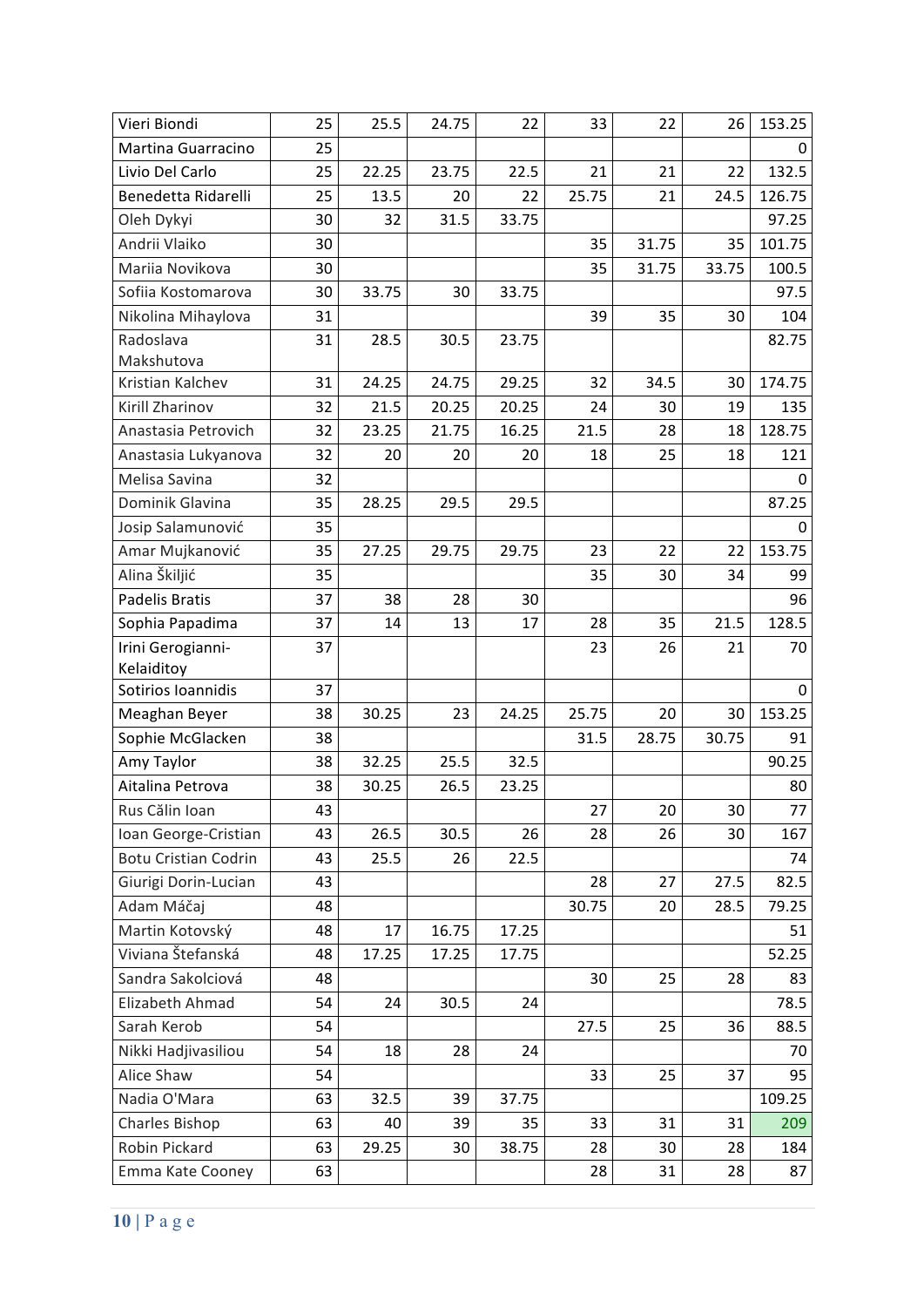| Darren Cox              | 66 | 34    | 34    | 27.75 | 24.5 | 18.25 | 22.25 | 160.75 |
|-------------------------|----|-------|-------|-------|------|-------|-------|--------|
| Judit Villena Rodó      | 66 | 24.75 | 29    | 28.5  | 22   | 18.25 | 29    | 151.5  |
| <b>Matthew Donnelly</b> | 66 | 30.75 | 33.25 | 28.5  | 20.5 | 16.75 | 20    | 149.75 |
| Aleksandra              | 80 | 25.25 | 25.5  | 20.25 | 12   | 15.25 | 1.75  | 100    |
| Andrejevic              |    |       |       |       |      |       |       |        |
| Stasa Urlep             | 80 | 25.25 | 25.5  | 23    | 10   | 15    | 1.75  | 100.5  |
| Ainhoa Busto López      | 83 | 13    | 25.25 | 23    | 31   | 20.75 | 39    | 152    |
| de Ocáriz               |    |       |       |       |      |       |       |        |
| Calum Hedigan           | 83 | 24.75 | 27.25 | 27    | 35   | 31.5  | 39.75 | 185.25 |
| Justas Pangonis         | 83 | 23.25 | 25    | 25    |      |       |       | 73.25  |
| Paul Erdunast           | 87 |       |       |       | 25   | 30    | 30    | 85     |
| Elizabeth Hartley       | 87 |       |       |       | 34   | 35    | 35    | 104    |
| Darren Low Jun Jie      | 87 | 34.5  | 32    | 36.25 |      |       |       | 102.75 |
| Rachel O'Sullivan       | 87 | 35    | 36.75 | 37.5  |      |       |       | 109.25 |

# **Best Orator of Preliminary Rounds**: Charles Bishop

# **b) Individual Orator Scores – Quarter Finals**

|                        |          |         |         | <b>Quarter final</b> |              |
|------------------------|----------|---------|---------|----------------------|--------------|
| <b>Name</b>            | Team no. | Judge 1 | Judge 2 | Judge 3              | <b>Total</b> |
| Paul Erdunast          | 87       | 30.75   | 35      | 38.75                | 104.5        |
| Elizabeth Hartley      | 87       | 32.25   | 34      | 38.75                | 105          |
| Darren Low Jun Jie     | 87       |         |         |                      | O            |
| Rachel O'Sullivan      | 87       |         |         |                      | $\Omega$     |
| <b>Elizabeth Ahmad</b> | 54       | 36.25   | 28.75   | 32.5                 | 97.5         |
| Sarah Kerob            | 54       |         |         |                      | 0            |
| Nikki Hadjivasiliou    | 54       | 38.75   | 28.75   | 31.5                 | 99           |
| Alice Shaw             | 54       |         |         |                      | 0            |
| Oleh Dykyi             | 30       | 35.75   | 39      | 34                   | 108.75       |
| Andrii Vlaiko          | 30       |         |         |                      | 0            |
| Marija Novikova        | 30       |         |         |                      | $\Omega$     |
| Sofiia Kostomarova     | 30       | 35      | 35      | 30                   | 100          |
| Dominik Glavina        | 35       |         |         |                      | $\Omega$     |
| Josip Salamunović      | 35       |         |         |                      | $\Omega$     |
| Amar Mujkanović        | 35       | 30      | 29.5    | 30.5                 | 90           |
| Alina Škiljić          | 35       | 38      | 40      | 37                   | 115          |
| Nadia O'Mara           | 63       | 32.5    | 27.5    | 23                   | 83           |
| <b>Charles Bishop</b>  | 63       | 38.25   | 33      | 28                   | 99.25        |
| Robin Pickard          | 63       | 25      | 28      | 26.25                | 79.25        |
| Emma Kate Cooney       | 63       |         |         |                      | O            |
| Meaghan Beyer          | 38       | 32.75   | 30      | 35.75                | 98.5         |
| Sophie McGlacken       | 38       |         |         |                      | $\mathbf 0$  |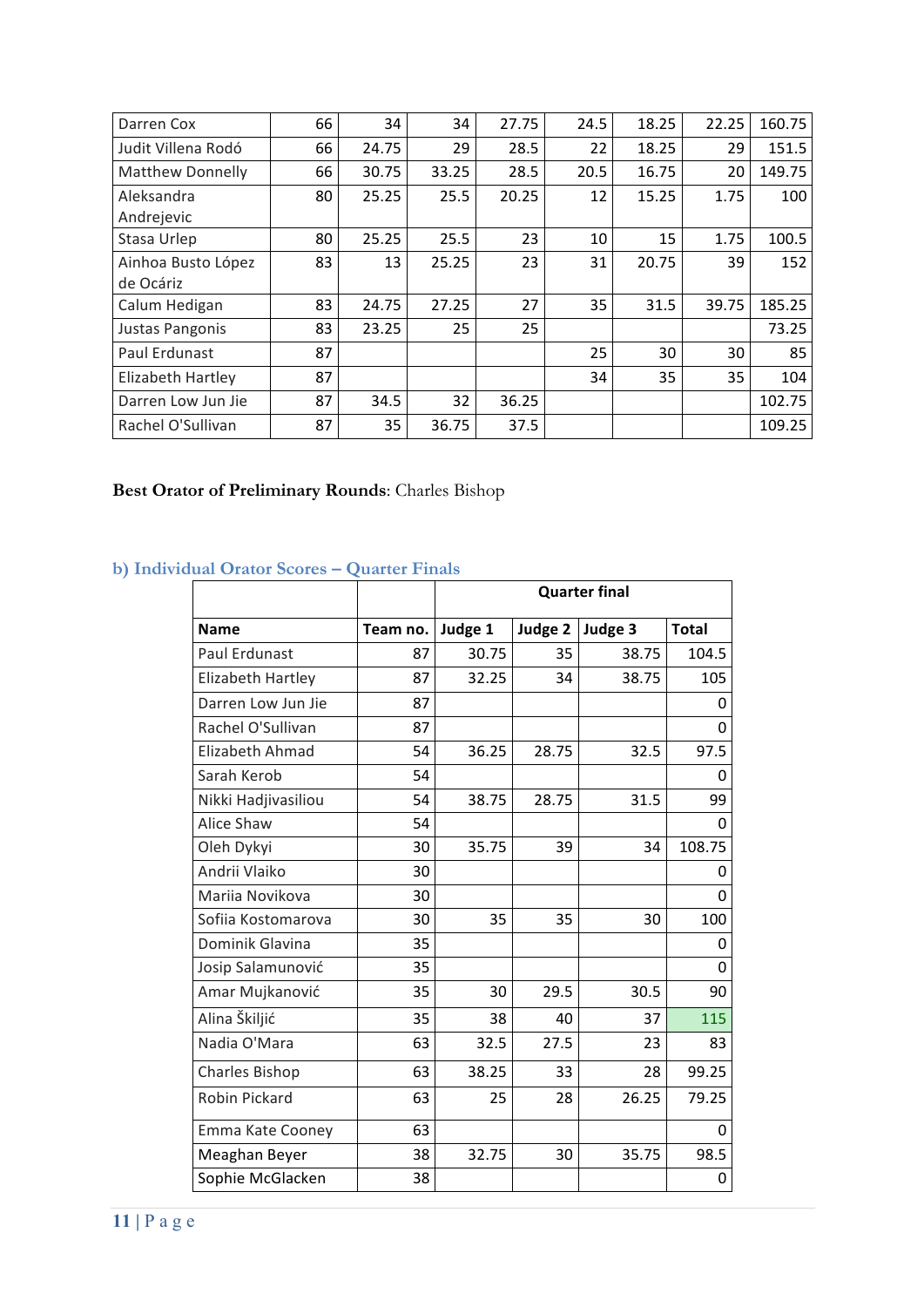| Amy Taylor                      | 38 | 38.25 | 32.5  | 37    | 107.75 |
|---------------------------------|----|-------|-------|-------|--------|
| Aitalina Petrova                | 38 | 26.25 | 28.5  | 34    | 88.75  |
| Nikolina Mihaylova              | 31 | 37.25 | 33.25 | 31.5  | 102    |
| Radoslava<br>Makshutova         | 31 |       |       |       |        |
| Kristian Kalchev                | 31 | 36.75 | 32.25 | 29.25 | 98.25  |
| Ainhoa Busto López<br>de Ocáriz | 83 | 29.75 | 28.5  | 30    | 88.25  |
| Calum Hedigan                   | 83 | 37.5  | 21    | 27.75 | 86.25  |
| Justas Pangonis                 | 83 |       |       |       |        |

# **Best Orator of the Quarter Finals**: Alina Škiljić

# **c) Individual Orator Scores – Semi Finals**

|                    |             | <b>Semi Finals</b> |         |         |         |         |              |  |
|--------------------|-------------|--------------------|---------|---------|---------|---------|--------------|--|
| <b>Name</b>        | <b>Team</b> | Judge 1            | Judge 2 | Judge 3 | Judge 4 | Judge 5 | <b>Total</b> |  |
|                    | no.         |                    |         |         |         |         |              |  |
| Paul Erdunast      | 87          | 37.5               | 30.75   | 31      | 34      | 30.25   | 163.5        |  |
| Elizabeth Hartley  | 87          | 40                 | 32.5    | 33.75   | 38.25   | 33      | 177.5        |  |
| Darren Low Jun Jie | 87          |                    |         |         |         |         | $\Omega$     |  |
| Rachel O'Sullivan  | 87          |                    |         |         |         |         | 0            |  |
| Nikolina Mihaylova | 31          |                    |         |         |         |         | $\Omega$     |  |
| Radoslava          | 31          | 39                 | 32.5    | 33      | 32.5    | 38.75   | 175.75       |  |
| Makshutova         |             |                    |         |         |         |         |              |  |
| Kristian Kalchev   | 31          | 38.5               | 32.75   | 31.75   | 33.5    | 37.25   | 173.75       |  |
| Oleh Dykyi         | 30          | 35                 | 32.5    | 34.5    | 36      | 32.25   | 170.25       |  |
| Andrii Vlaiko      | 30          |                    |         |         |         |         | 0            |  |
| Mariia Novikova    | 30          |                    |         |         |         |         | $\Omega$     |  |
| Sofija Kostomarova | 30          | 31.25              | 28.75   | 31      | 35      | 30      | 156          |  |
| Meaghan Beyer      | 38          | 27.5               | 20      | 15.5    | 22.5    | 22      | 107.5        |  |
| Sophie McGlacken   | 38          | 26.5               | 17.5    | 10      | 20      | 22      | 96           |  |
| Amy Taylor         | 38          | 28.75              | 25.75   | 30      | 28.75   | 31      | 144.25       |  |
| Aitalina Petrova   | 38          |                    |         |         |         |         | 0            |  |

**Best Orator of the Semi-Finals**: Elizabeth Hartley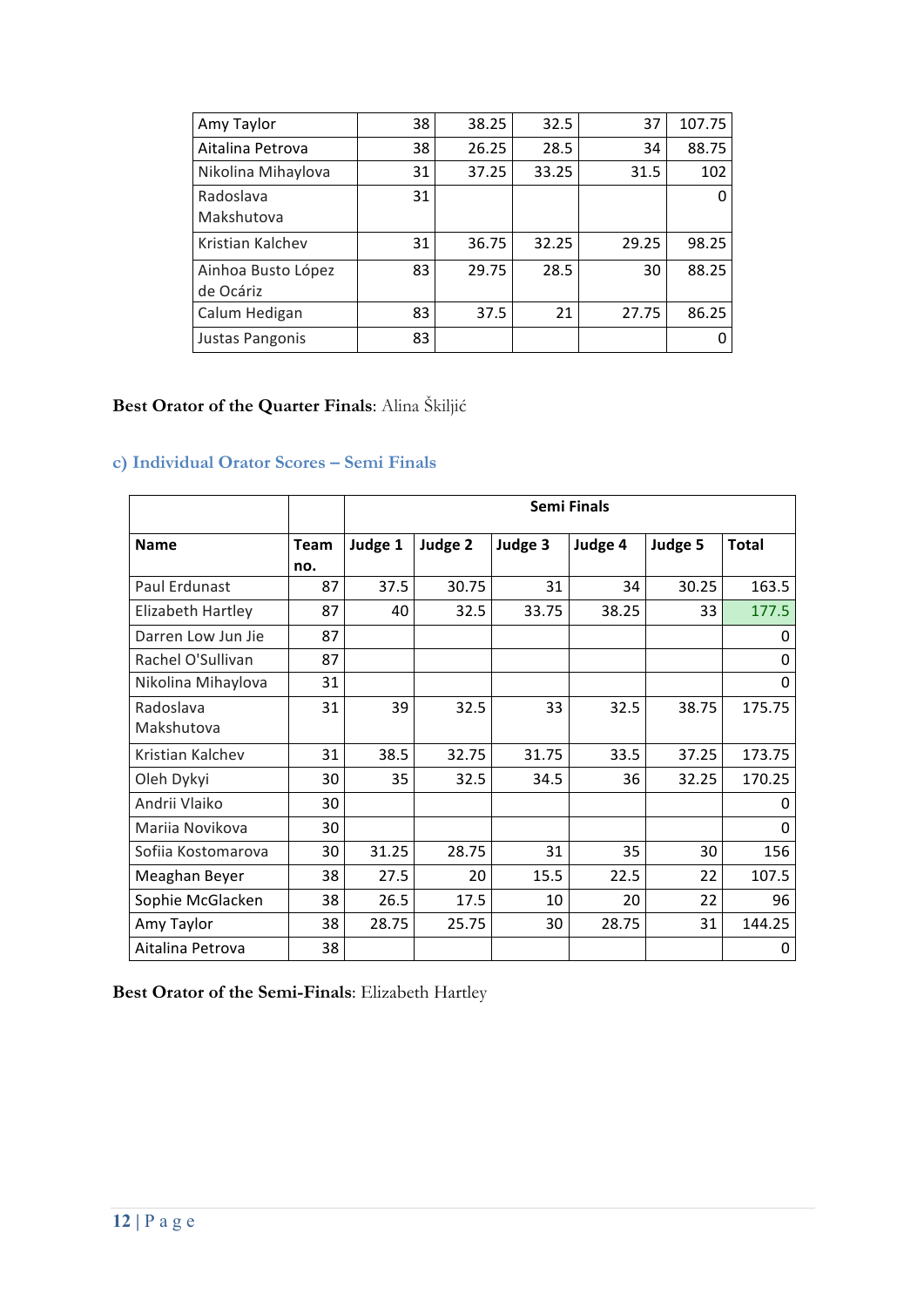|                         |             | <b>Grand Final</b> |                         |            |            |            |            |            |            |            |            |
|-------------------------|-------------|--------------------|-------------------------|------------|------------|------------|------------|------------|------------|------------|------------|
| <b>Name</b>             | Team<br>no. | Judge<br>1         | Judge<br>$\overline{2}$ | Judge<br>3 | Judge<br>4 | Judge<br>5 | Judge<br>6 | Judge<br>7 | Judge<br>8 | Judge<br>9 | Total      |
| Nikolina<br>Mihaylova   | 31          |                    |                         |            |            |            |            |            |            |            | 0          |
| Radoslava<br>Makshutova | 31          | 34.75              | 37.5                    | 35.75      | 33         | 36.75      | 36.25      | 35         | 32         | 38.25      | 319.2<br>5 |
| Kristian<br>Kalchev     | 31          | 32                 | 30                      | 31         | 33.25      | 37.5       | 35         | 31         | 30         | 38.25      | 298        |
| Oleh Dykyi              | 30          | 35.5               | 36.25                   | 39         | 35.25      | 38         | 37.25      | 34.3       | 38.25      | 39.5       | 333.3      |
| Andrii Vlaiko           | 30          |                    |                         |            |            |            |            |            |            |            | 0          |
| Mariia<br>Novikova      | 30          |                    |                         |            |            |            |            |            |            |            | 0          |
| Sofiia<br>Kostomarova   | 30          | 33                 | 30                      | 33.5       | 33.25      | 35.5       | 36         | 29.5       | 30.5       | 36         | 297.2<br>5 |

#### **d) Individual Orator Scores – Grand Final**

#### **Best Orator of the Grand Final**: Oleh Dykyi

## **5. The Jury**

The Jury of the Final Oral Round consisted of experts in the field of Human Rights from various areas. I would like to thank the Jury for their passion, enthusiasm, time and mostly for sharing their experience and knowledge.

- Mark Villiger Former Judge, European Court of Human Rights
- Slavica Chubrikj Senior Legal Assistant, OSCE Mission to Skopje
- Andrzej Drzemczewski Former Judge, European Court of Human Rights
- Kresimir Kamber Lawyer,European Court of Human Rights
- Małgorzata Kwiedacz Lawyer, European Court of Human Rights
- Diana Lupu Lawyer, Council of Europe
- Marina Makarova Former Lawyer, European Court of Human Rights
- Pamela McCormick- Lawyer, European Court of Human Rights
- Joan Forner Rovira Permanent Representation of the Principality of Andorra to the Council of Europe
- Guenter Schirmer Head of Department of Legal Affairs and Human Rights, Secretariat of the Parliamentary Assembly of the Council of Europe"
- Melike Yılmaz Öskiper Permanent Representation of the Republic of Turkey to the Council of Europe
- Daniel Andras Karsai Attorney at Law, Daniel Karsai Law Firm
- Geanina Munteanu Laywer, Council of Europe Department of the execution of ECHR judgments
- Jan Kratochvil Lecturer, Palacky University
- Rimante Tamulyte FOXEN Law Office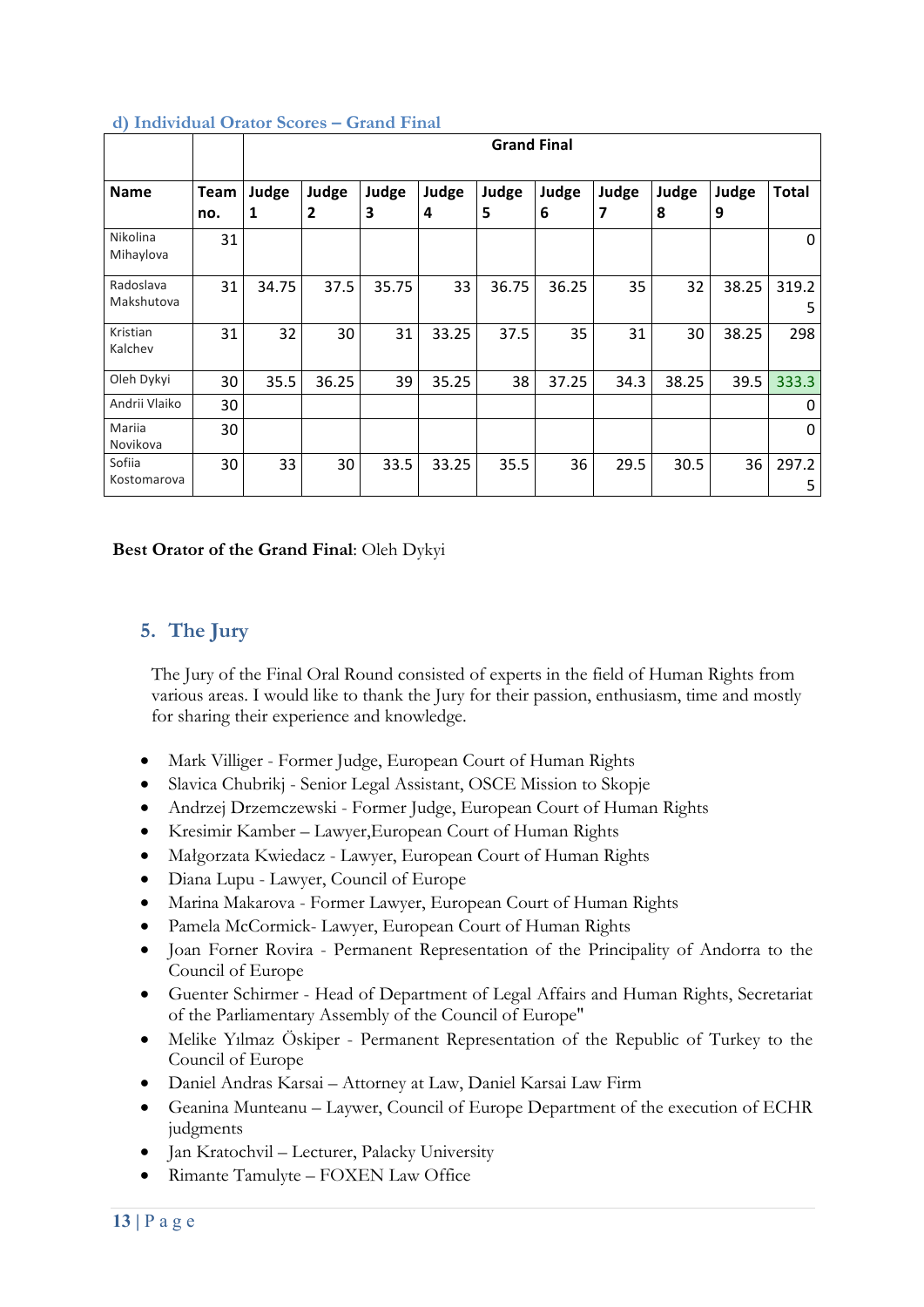- Victoria Prais Lawyer and Human Rights Advisor
- Zuzana Kovalova UNHCR Associate Protection Officer
- Zuzana Vargova Judge, Court of Justice of the European Union
- Simon Palmer Retired Council of Europe Official
- Senem Gürol Former staff member, European Court of Human Rights
- Emiliya Ramazanova Assistant Lawyer, European Court of Human Rights
- Georgios Serghides Judge, European Court of Human Rights
- Vildana Briga Lawyer, European Court of Human Rights
- Ioanna Demosthenous Legal advisor, Permanent Representation of Cyprus to the Council of Europe
- Zvonimir Mataga Lawyer, European Court of Human Rights
- Ireneusz Kondak Lawyer, European Court of Human Rights
- Vugar Fataliyev Lawyer, European Court of Human Rights
- Zoë Bryanston Cross Lawyer, European Court of Human Rights

We also would like to thank the Members of the Jury who could not attend the Final Oral Round but who have served as Judges for the Written Submissions scoring:

- Ana-Maria Telbis President, European Human Rights Association
- Michelle Lafferty for sure Lawyer at the Council of Europe
- Kristaps Tamuzs
- Agnes Bruszt
- Geanina Munteanu
- Alina Novikova
- Eduard Markov
- Ana Medarska-Lazova
- Maria Dimitrova
- Irina Chepaykina
- Valentin Rétornaz
- Andreea Maria Rosu
- Matthias Hähnel
- Stephanie Bourgeois
- Diana Riochet
- Milica Novakovic
- Enida Turkusic
- Lucja Miara
- Thomas Grünwald
- Mrs. Boji-Tahvanainen
- Maja Petrovski
- Velimir Delovski